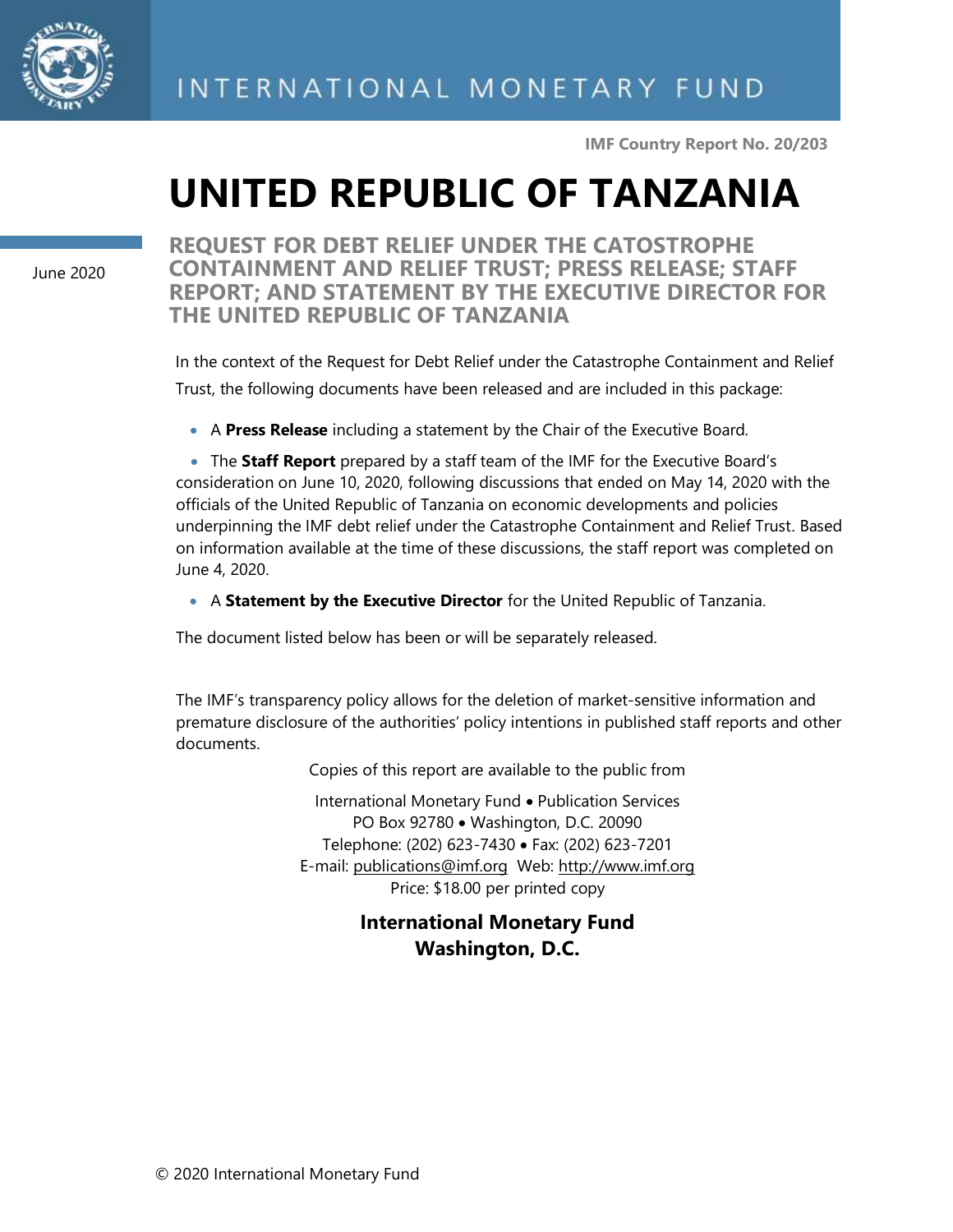

## **IMF Executive Board Approves \$14.3 Million Debt Relief to the United Republic of Tanzania Under the Catastrophe Containment and Relief Trust**

#### FOR IMMEDIATE RELEASE

- The IMF Executive Board approved debt relief under the Catastrophe Containment and Relief Trust to provide US\$14.3 million over the next 4 months, and potentially up to US\$25.7 million over the next 23 months.
- IMF debt service relief will help free up resources for public sector health needs and other emergency spending, as well as mitigate the balance of payments shock resulting from the pandemic.
- Given the risks ahead, it would be important to ensure close cooperation with multilateral organizations and donors and ensure sufficient budget allocations on health and other priority spending.

**Washington, DC – June 10, 2020** The Executive Board of the International Monetary Fund (IMF) today approved a grant under the IMF's Catastrophe Containment and Relief Trust (CCRT) to cover Tanzania's debt service falling due to the IMF from today to October 13, 2020, the equivalent of US\$14.3 million. Additional relief covering the period from October 14, 2020 to April 13, 2022 will be granted subject to the availability of resources in the CCRT, potentially bringing total relief on debt service to the equivalent of about US\$25.7 million. The debt service relief will contribute to alleviate Tanzania's balance of payment needs stemming from the COVID-19 pandemic.

The pandemic has weakened near-term macroeconomic prospects for Tanzania. The country is facing a drastic reduction in tourism receipts, budget pressures, and a projected deceleration of GDP growth from over 6 percent to 4 percent in the current fiscal year and to 2.8 percent in the upcoming fiscal year (the fiscal year ends in June).

Following the Executive Board's discussion, Mr. Tao Zhang, Deputy Managing Director and Chair, issued the following statement:

"The COVID-19 pandemic is having an adverse economic impact on Tanzania, creating exceptional fiscal and balance of payments needs. The authorities have implemented containment measures and avoided an economic lockdown. They remain vigilant to the risk of spiraling infections and uncertainty surrounding the pandemic.

"The IMF's debt service relief under the Catastrophe Containment and Relief Trust will free up public resources to help address the pandemic. The authorities are committed to using the additional resources for their intended purposes and in a transparent manner, including through ex-post audits of COVID-related spending. To deal with the remaining risks, it will be important to safeguard appropriate funding for health and other priority social spending in the FY2020/21 budget, as well as ensure close cooperation with the World Health Organization, multilateral agencies, and donors.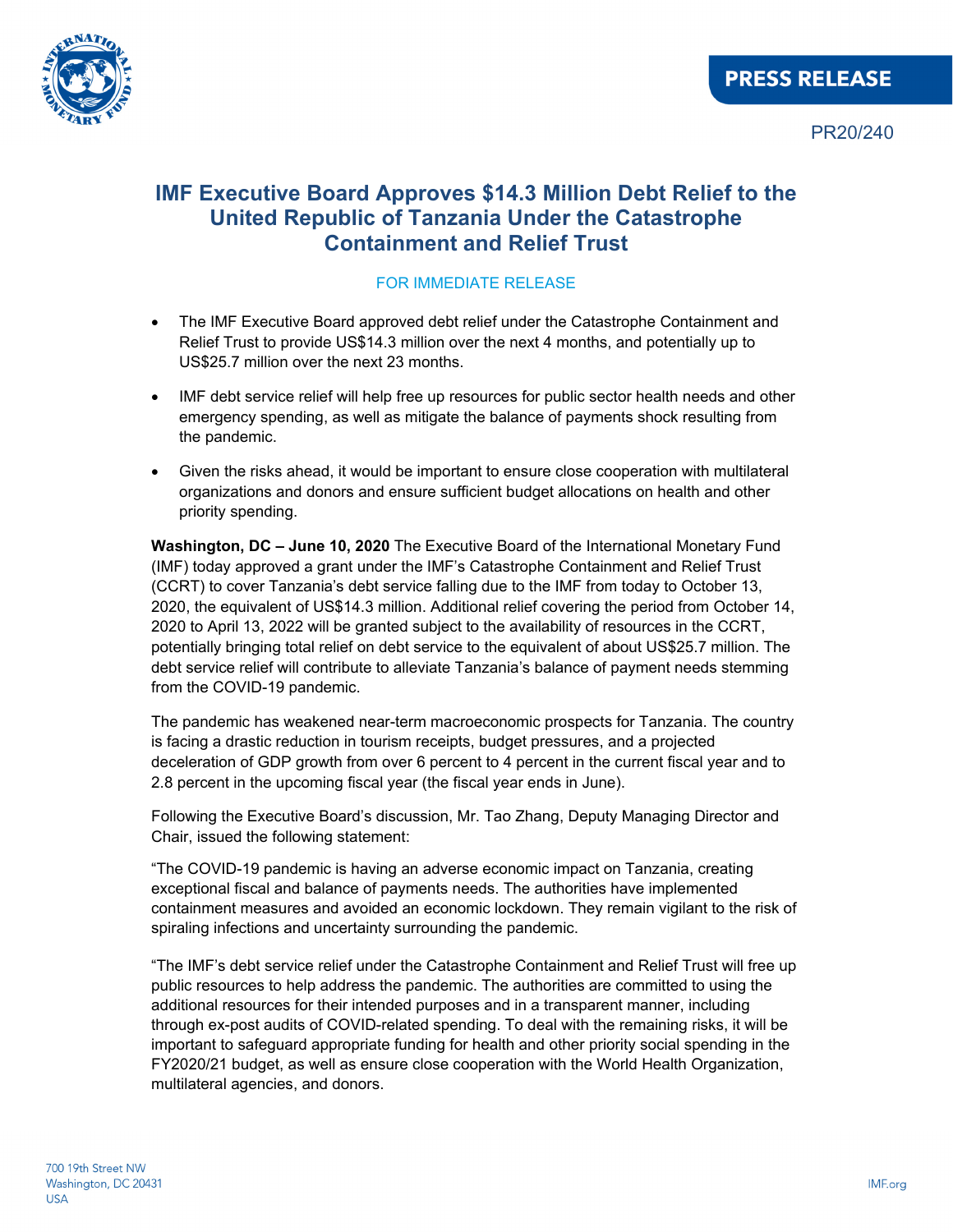"Looking ahead, structural reforms remain crucial to support a robust economic recovery. The focus includes addressing arrears on VAT refunds and government expenditures, enhancing human capital and the business environment, and improving the affordability of bank credit."

#### *More information:*

IMF Lending Tracker (emergency financing request approved by the IMF Executive Board) https://www.imf.org/en/Topics/imf-and-covid19/COVID-Lending-Tracker

IMF Executive Board calendar https://www.imf.org/external/NP/SEC/bc/eng/index.aspx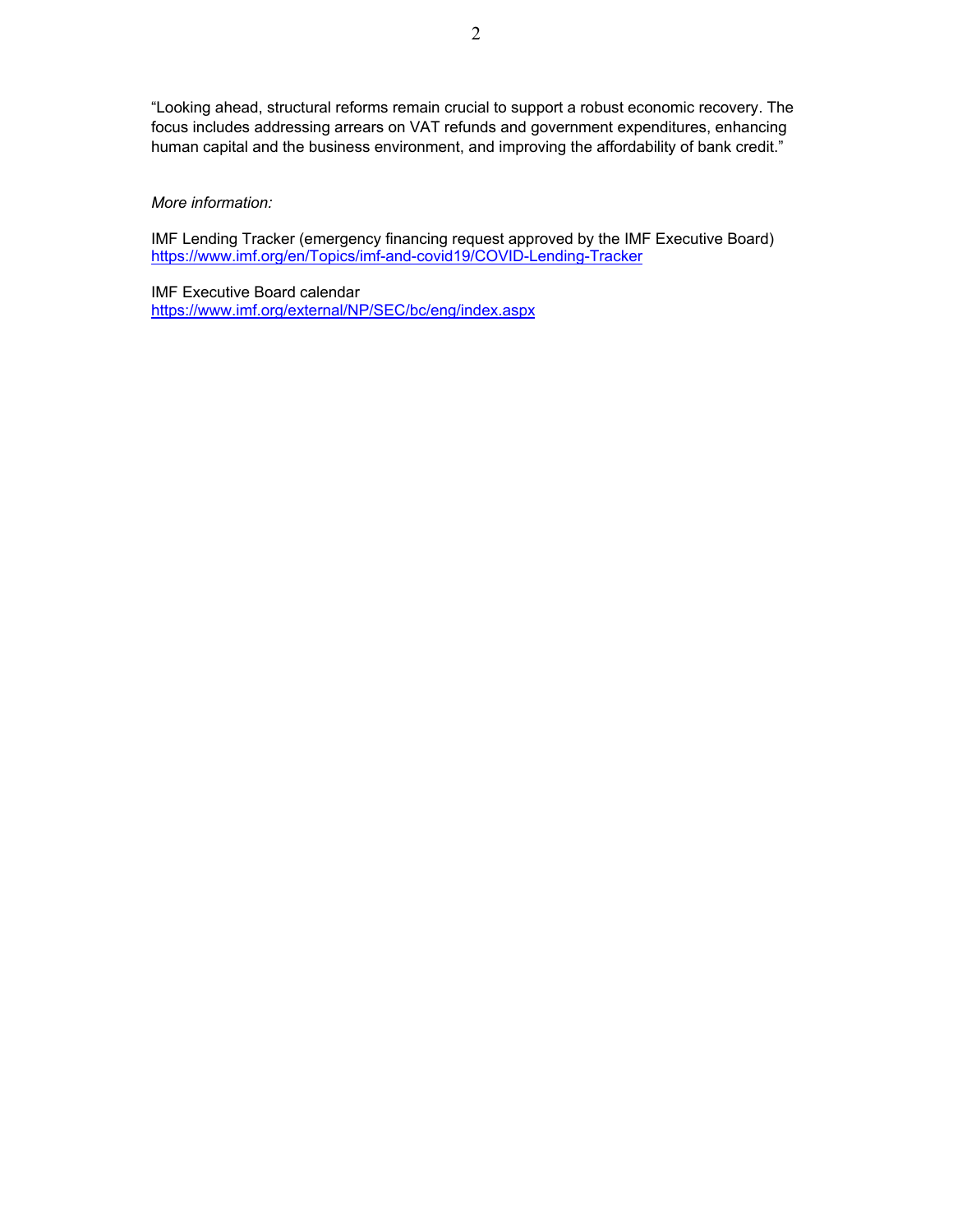

# **UNITED REPUBLIC OF TANZANIA**

## **REQUEST FOR DEBT RELIEF UNDER THE CATASTROPHE CONTAINMENT AND RELIEF TRUST**

June 4, 2020

Approved By

**Analisa Fedelino (AFR) and Maria Gonzalez (SPR)**  An IMF team consisting of Messrs. Gelbard (head), Acevedo, Mses. Radzewicz-Bak, and Wiriadinata (all AFR), and Mr. Reinke (resident representative) held discussions with the Tanzania authorities by videoconference on April 23, 24, May 4, 5, 13, and 14, 2020. Ms. Attey's help with the production of the report is gratefully acknowledged.

## **CONTENTS**

| <b>TABLES</b>                                    |  |
|--------------------------------------------------|--|
| 1. Selected Economic Indicators, 2016/17-2023/24 |  |
| 2. Balance of Payments, 2016/17-2023/24          |  |
| 3. Debt Service to the IMF, 2020–22              |  |
| <b>APPENDIX</b>                                  |  |
|                                                  |  |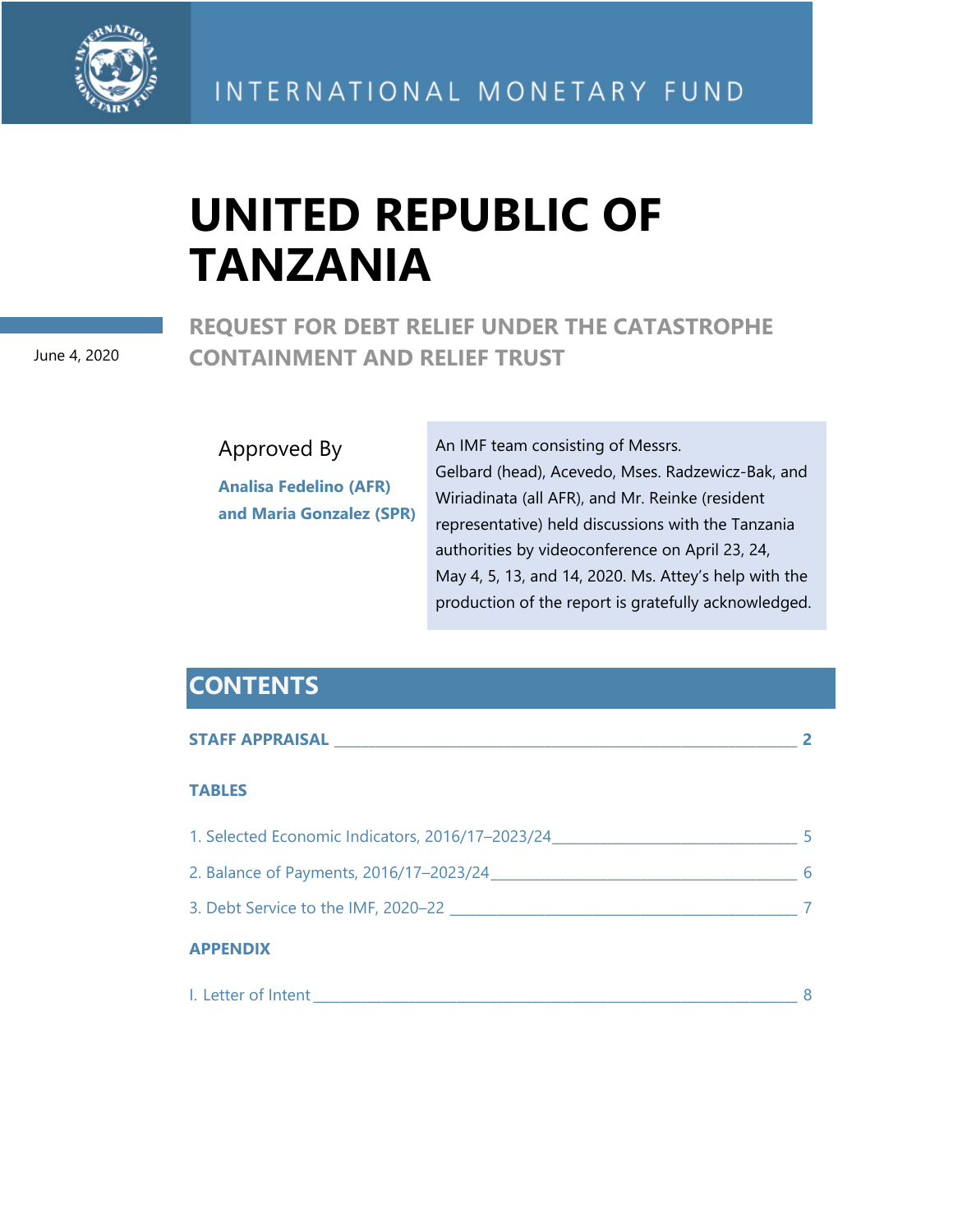*Tanzania faces exceptional balance of payments needs resulting from the impact of COVID-19 and has requested support under the Catastrophe Containment window of the CCRT. At present, there is no IMF-supported program.* 

# **STAFF APPRAISAL**

**1. Health impact of COVID-19.** As of May 8, 509 cases and 21 deaths have been reported. Since then, the authorities have not reported new cases or deaths and there is no information regarding the number of tests conducted. As in other countries, the data may significantly underestimate the true figure owing to lack of data on testing and deaths at home. In March, the authorities banned large gatherings (except for worship), suspended attendance to schools and educational institutions, cancelled international flights, and mandated the wearing of face masks in Dar Es Salaam. Some of these restrictions began to be lifted in late May, as the authorities considered that the situation is under control. Thus far, there has been no evidence of a major worsening or a health crisis as the hospital system does not seem to have been overwhelmed although the risk of spiraling infections remains.

2. **Economic impact**. COVID-19 is having an adverse economic impact on Tanzania, mainly through external channels. These include the collapse of international travel (tourism accounts for 15 percent of GDP and 35 percent of export receipts), lower activity in the hospitality and food service sectors, and a slowdown in the economies of the Tanzania's main trading partners. While there is uncertainty about the extent of the impact (data as of March 2020 do not show a deterioration in economic conditions), these factors will become more prominent in coming months as the tourism high season was expected to begin in June. Moreover, should the number of COVID-19 cases and deaths intensify, the health system will be under severe pressure and more sectors of the economy will be affected. Real GDP growth is expected to fall to about 4 percent this fiscal year (ending in June) and further decelerate to less than 3 percent next year compared to the pre-crisis projection of nearly 6 percent. At present, the baseline macroeconomic projections assume that the health impact is contained and that the economic impact is mainly felt through the external sector with limited implications for the rest of the economy (Tanzania has not, contrary to other countries, imposed a lockdown on the economy). However, given the uncertainties about the effects of the pandemic, downside risks to growth are pronounced. In the baseline, foreign reserves will also be under pressure and are projected to decline by nearly 25 percent reducing the import coverage from 5.2 months at end-2019/20 to 3.7 months at end-2020/21 (if exceptional financing is not secured to help close the financing gap, the reserve coverage would fall to 3.2 months of imports). In FY2019/20, the fiscal revenue loss due to COVID-19 is estimated to be 0.1 percentage points of GDP relative to pre-COVID projections; this decline may not be pronounced thanks to higher gold receipts. The overall spending envelope is constrained in FY2019/20 by available financing and remains unchanged relative to pre-COVID projections, as the authorities indicated that they will use contingency reserves and reallocate funds from other spending categories to increase health spending by at least US\$8.4 million. This amount is consistent with the authorities' current assessment that the health impact of the crisis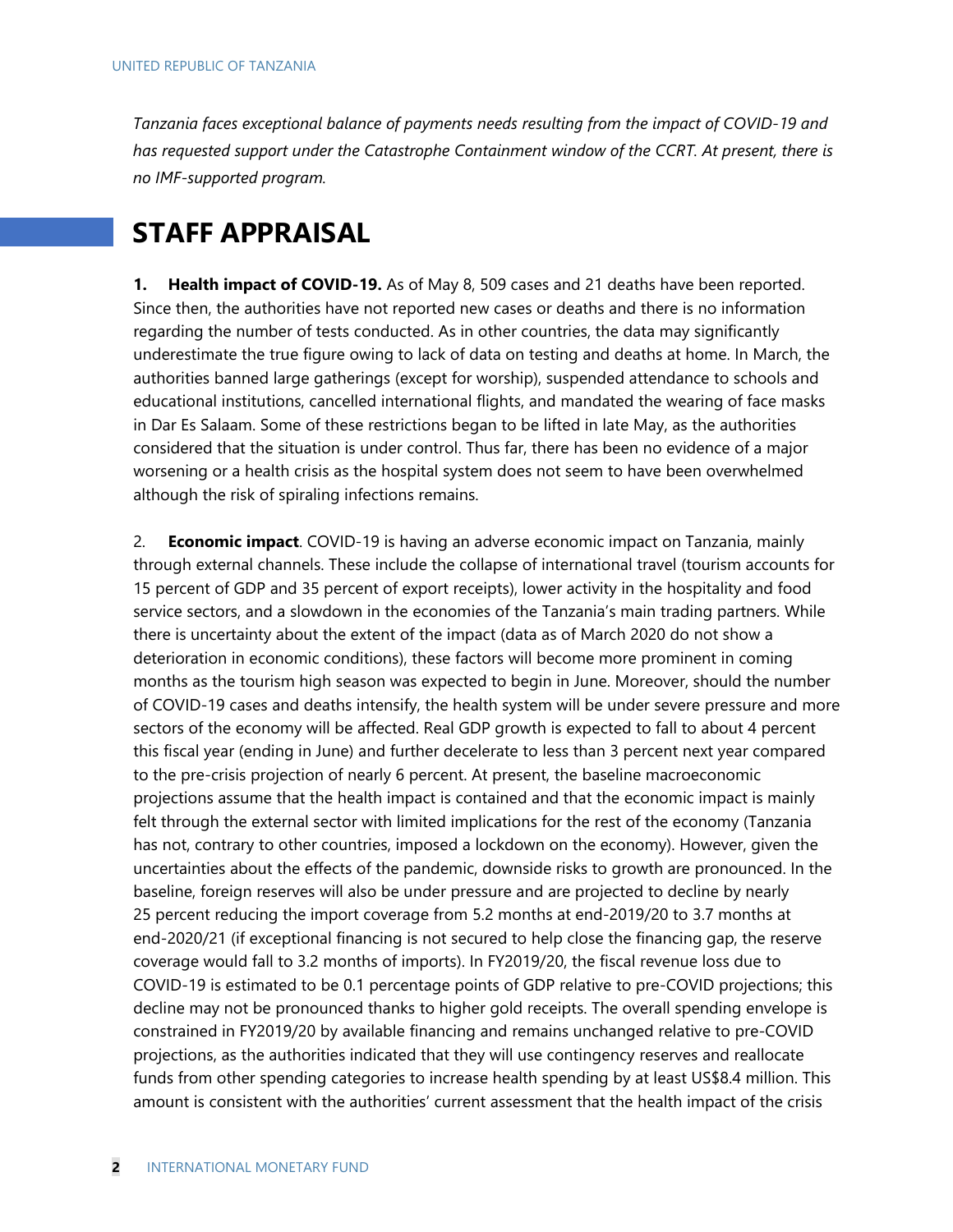will not be sizable and that effects will come through economic spillovers. Regarding FY2020/21, fiscal revenues are projected to fall by about 0.6 percentage points of GPD, while spending needs could rise (relative to pre-COVID projections) by about 0.4 percentage points owing to additional spending on health and other measures that may be required to protect small businesses and the poor.. This would lead to fiscal and balance of payments financing gaps in the order of US\$693 million (1 percent of GDP),<sup>1</sup> and the authorities have submitted a request for emergency financial support from the IMF under the RCF/RFI. Such support is expected to have a catalytic effect on other multilateral support and grants from donors. The Fund's emergency request and support by development partners are currently under discussion.<sup>2</sup>

3. **Macroeconomic policies**. The Bank of Tanzania reduced the discount rate from 7 percent to 5 percent, lowered minimum reserve requirements from 7 percent to 6 percent, increased the daily limits of mobile money transactions, and will provide regulatory flexibility to banks for loan restructuring operations. In FY2019/20, and compared to pre-COVID projections, revenues are somewhat lower and public spending higher. The authorities granted VAT and customs duties exemptions to medical equipment supplies, expedited the repayment of expenditure arrears, and allocated increased spending to health and social protection. For FY 2020/21, the authorities are currently planning for an 8.8 percent increase in priority social spending. While these amounts are insufficient, the authorities are expected to scale them up together with higher spending on social protection and possible support for small business as soon as additional external financing is secured.

4. **Staff appraisal.** Staff supports Tanzania's request for debt relief under the CCRT. Tanzania meets the income threshold with GNI per capita of US\$1,020, below the threshold of US\$1,175, and staff assesses that it faces exceptional BOP needs stemming from the impact of COVID-19. Considering current financing constraints and the authorities' plans to seek external support to deal with the consequences of COVID-19, staff considers that Tanzania is pursuing appropriate macroeconomic policies, although there are several risks. The authorities have committed to audits of external support for COVID-related spending and are also working to implement some governance measures, especially the AML/CFT framework and the repayment of expenditure arrears. In the coming year, beyond the measures directly aimed at mitigating the impact of COVID-19, the staff encourages the authorities to proceed with plans and staff recommendations related to arrears on VAT refunds and government expenditures, improvements in the business environment, and reforms to increase bank lending and lower interest rates.

5. **Health and economic risks are on the downside.** As in most countries, there are uncertainties about the extent of the outbreak and a possible second wave of infections that would not only require a stronger public health response but would also negatively impact

 $1$  The financing gaps are included in the baseline projections in tables 1 and 2, but not in the authorities' budget plan for FY 2020/21 because the budget needs to be fully financed and remaining financing requirements are not secured.

 $<sup>2</sup>$  The specific amounts and exact list of agencies and donors are in the initial phase of discussions; they may comprise</sup> the Fund, the WB, the AfDB, the EU, as well as other donors.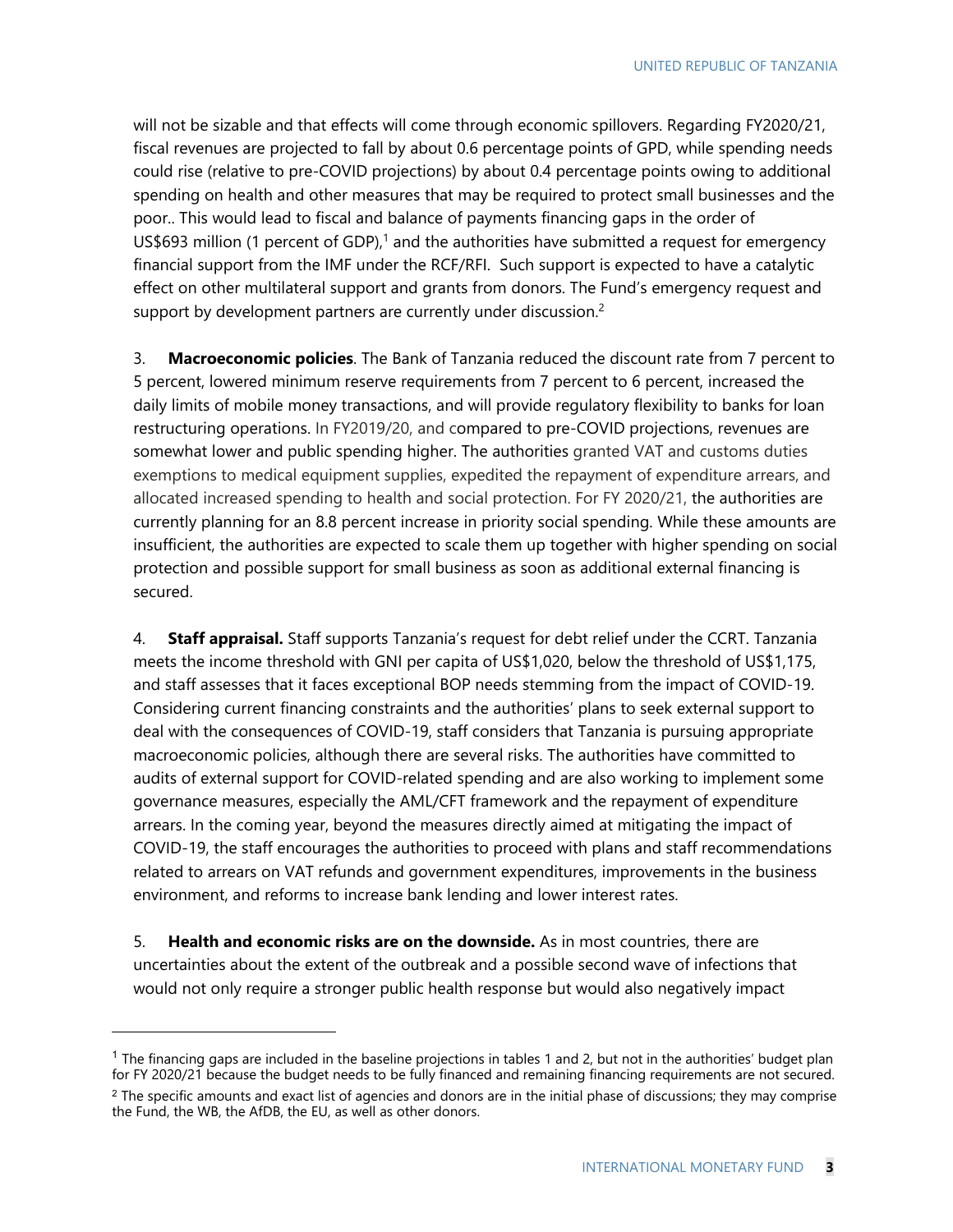economic activity. In addition, donor support might not materialize on time or as needed, which would require a much greater fiscal effort to open space for COVID-related spending. In this regard, the staff urges the authorities to ensure enough increases in budget allocations in the FY2020/21 budget to mitigate risks and maintain close cooperation with the World Health Organization, other multilateral agencies, and donors.

6. **Upcoming debt service.** Tanzania has debt service to the Fund of SDR 10.3 million falling due in the initial period of debt service relief up to October 13, 2020. The debt service falling due in the 24 months from April 14, 2020 amounts to SDR 18.6 million.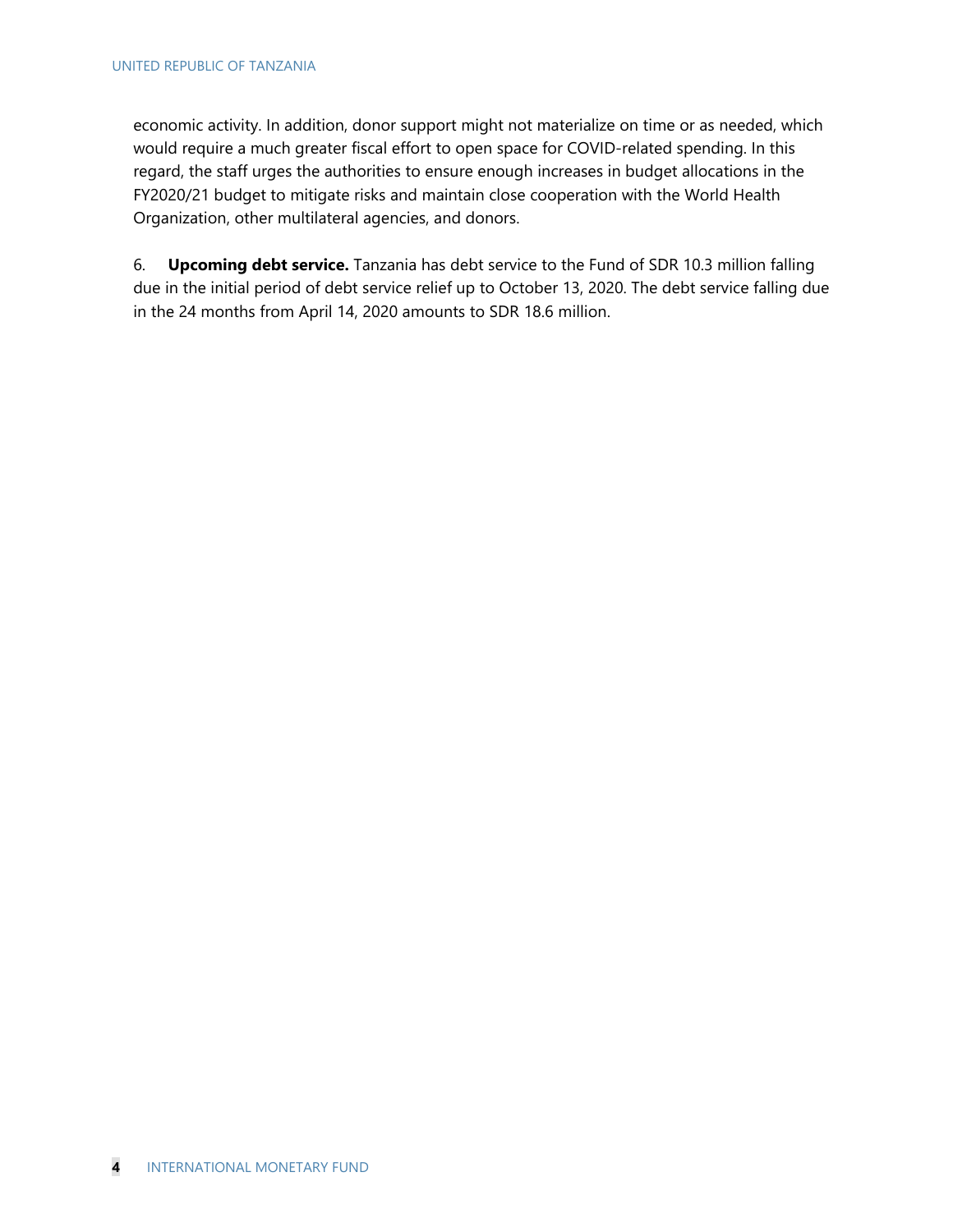|                                                                    | 2016/17                                      | 2017/18 | 2018/19 | 2019/20   | 2020/21  |           | 2021/22 2022/23 | 2023/24  |
|--------------------------------------------------------------------|----------------------------------------------|---------|---------|-----------|----------|-----------|-----------------|----------|
|                                                                    | Act.                                         | Act.    | Est.    | Proj.     | Proj.    | Proj.     | Proj.           | Proj.    |
|                                                                    | (Percent change, unless otherwise indicated) |         |         |           |          |           |                 |          |
| Output, prices and exchange rates                                  |                                              |         |         |           |          |           |                 |          |
| Real GDP <sup>2</sup>                                              | 6.8                                          | 6.9     | 6.6     | 4.0       | 2.8      | 4.9       | 6.3             | 6.5      |
| CPI (period average)                                               | 5.3                                          | 4.3     | 3.2     | 3.6       | 3.9      | 4.2       | 4.5             | 5.0      |
| CPI (end of period)                                                | 5.4                                          | 3.4     | 3.7     | 3.6       | 4.1      | 4.4       | 4.7             | 4.7      |
| Core inflation (end of period)                                     | 1.9                                          | 1.6     | 3.4     | $\ddotsc$ | $\cdots$ |           | $\cdots$        | $\cdots$ |
| Terms of trade (deterioration, - )                                 | 0.0                                          | $-6.9$  | $-3.4$  | 11.6      | 9.1      | $-0.6$    | 0.1             | $-0.3$   |
| Exchange rate (period average, TSh/USD)                            | 2,199                                        | 2,251   | 2,294   | $\ddotsc$ | $\cdots$ | $\cdots$  | $\cdots$        | $\cdots$ |
| Real effective exchange rate (end of period; depreciation $= -1$ ) | 1.9                                          | $-1.6$  | 3.3     |           |          |           |                 |          |
| Money and credit                                                   |                                              |         |         |           |          |           |                 |          |
| Broad money (M3, end of period)                                    | 6.0                                          | 6.0     | 7.7     | 9.5       | 10.0     | 12.4      | 13.5            | 14.5     |
| Average reserve money                                              | 1.1                                          | 4.0     | 3.2     | 7.0       | 7.5      | 10.2      | 11.6            | 12.4     |
| Credit to the private sector (end of period)                       | 1.3                                          | 4.0     | 7.6     | 7.5       | 7.8      | 10.4      | 12.2            | 13.9     |
| Overall T-bill interest rate (percent; end of period)              | 7.6                                          | 5.6     | 8.7     | $\ddotsc$ | $\cdots$ | $\ddotsc$ | $\ddotsc$       | $\cdots$ |
| Non-performing loans (percent of total loans, end of period)       | 10.6                                         | 10.3    | 10.7    | $\cdots$  |          | $\cdots$  |                 |          |
|                                                                    | (Percent of GDP, unless otherwise indicated) |         |         |           |          |           |                 |          |
| Central government operations                                      |                                              |         |         |           |          |           |                 |          |
| Revenues and grants                                                | 15.6                                         | 15.2    | 13.8    | 14.3      | 14.1     | 14.4      | 14.6            | 14.9     |
| Of which: grants                                                   | 1.0                                          | 0.8     | 0.3     | 0.4       | 0.4      | 0.3       | 0.2             | 0.2      |
| Expenditures                                                       | 16.6                                         | 16.5    | 16.3    | 16.5      | 17.7     | 17.5      | 17.4            | 17.5     |
| Current                                                            | 10.2                                         | 10.4    | 10.0    | 10.4      | 11.0     | 11.1      | 11.4            | 11.5     |
| Development                                                        | 6.4                                          | 6.1     | 6.2     | 6.1       | 6.7      | 6.4       | 6.0             | 5.9      |
| Overall balance                                                    | $-1.4$                                       | $-1.9$  | $-3.1$  | $-2.3$    | $-3.5$   | $-3.1$    | $-2.8$          | $-2.5$   |
| Excluding grants                                                   | $-2.0$                                       | $-2.0$  | $-2.8$  | $-2.7$    | $-3.9$   | $-3.4$    | $-3.0$          | $-2.8$   |
| Public debt                                                        |                                              |         |         |           |          |           |                 |          |
| Gross nominal debt <sup>3</sup>                                    | 37.0                                         | 38.2    | 38.1    | 37.2      | 38.9     | 39.5      | 39.2            | 38.5     |
| of which: external debt <sup>4</sup>                               | 28.3                                         | 29.4    | 28.0    | 26.8      | 26.9     | 26.1      | 25.1            | 23.7     |
| Investment and savings                                             |                                              |         |         |           |          |           |                 |          |
| Investment                                                         | 33.2                                         | 36.6    | 38.0    | 37.4      | 37.7     | 37.3      | 36.7            | 36.6     |
| Government                                                         | 10.4                                         | 11.4    | 11.6    | 11.8      | 12.3     | 12.1      | 11.5            | 11.2     |
| Nongovernment <sup>b</sup>                                         | 22.8                                         | 25.2    | 26.4    | 25.6      | 25.4     | 25.2      | 25.2            | 25.4     |
| Domestic savings                                                   | 30.4                                         | 33.8    | 34.5    | 34.5      | 31.9     | 33.7      | 35.2            | 35.6     |
| External sector                                                    |                                              |         |         |           |          |           |                 |          |
| Exports (goods and services)                                       | 16.9                                         | 15.9    | 14.4    | 14.3      | 11.1     | 13.4      | 13.8            | 14.1     |
| Imports (goods and services)                                       | 18.7                                         | 17.8    | 17.1    | 16.2      | 15.8     | 15.7      | 15.2            | 15.0     |
| Current account balance                                            | $-2.7$                                       | $-2.8$  | $-3.5$  | $-2.9$    | $-5.8$   | $-3.6$    | $-2.7$          | $-2.1$   |
| Excluding current transfers                                        | $-3.0$                                       | $-3.0$  | $-3.6$  | $-3.2$    | $-6.1$   | $-3.8$    | $-2.8$          | $-2.2$   |
| Gross international reserves                                       |                                              |         |         |           |          |           |                 |          |
| In billions of U.S. dollars                                        | 5.0                                          | 5.5     | 4.4     | 4.7       | 3.5      | 3.5       | 4.1             | 4.6      |
| In months of next year's imports                                   | 6.1                                          | 6.4     | 5.0     | 5.1       | 3.7      | 3.5       | 3.8             | 4.0      |
| Memorandum items:                                                  |                                              |         |         |           |          |           |                 |          |
| GDP at current prices                                              |                                              |         |         |           |          |           |                 |          |
| Trillions of Tanzanian shillings                                   | 114                                          | 124     | 138     | 151       | 162      | 178       | 198             | 220      |
| Millions of U.S. dollars                                           | 51,500                                       | 55,040  | 60,099  | 65,278    | 68,990   | 73,493    | 79,321          | 85,908   |
| GDP per capita (in U.S. dollars)                                   | 985                                          | 1,021   | 1,082   | 1,142     | 1,172    | 1,212     | 1,270           | 1,336    |
| Population (million)                                               | 52.3                                         | 53.9    | 55.5    | 57.2      | 58.9     | 60.6      | 62.4            | 64.3     |

### **Table 1. Tanzania: Selected Economic Indicators, 2016/17–2023/241**

<sup>1</sup> Fiscal year (July-June).

 $2$  Historical figures are based on official data up to the third quarter of 2019.

<sup>3</sup> Excludes liquidity management papers and domestic arrears.

<sup>4</sup> Excludes external debt under negotiation for relief.

 $^5$  Includes investments made by parastatals and other public sector insitutions.<br> $^6$  Uistarial figures are based an efficial data up to 2019.

<sup>6</sup> Historical figures are based on official data up to 2018.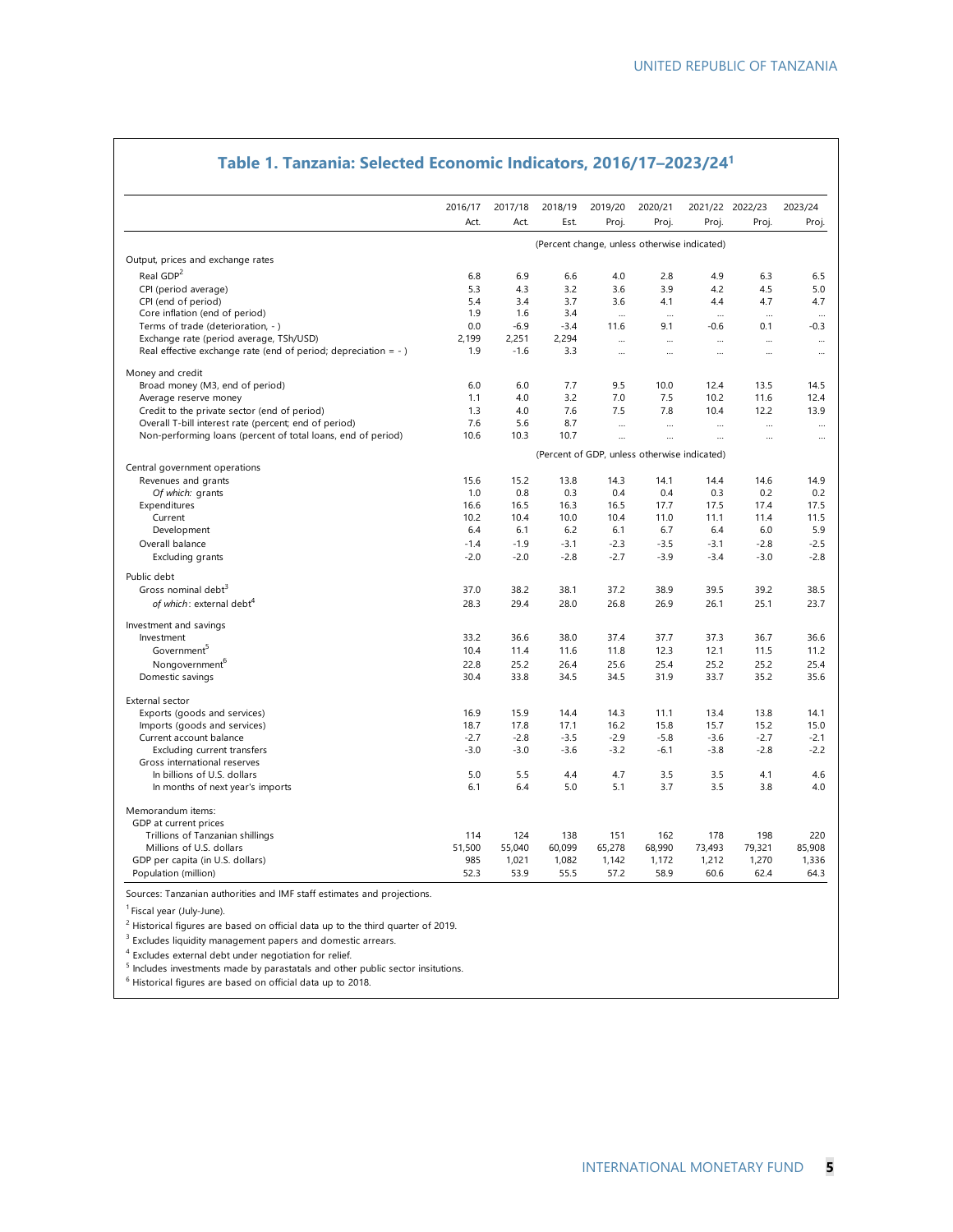|                                                                  | 2016/17                                                | 2017/18             | 2018/19      | 2019/20         | 2020/21        |             | 2021/22 2022/23 2023/24 |               |
|------------------------------------------------------------------|--------------------------------------------------------|---------------------|--------------|-----------------|----------------|-------------|-------------------------|---------------|
|                                                                  | Act.                                                   | Act.                | Est.         | Proj.           | Proj.          | Proj.       | Proj.                   | Proj.         |
|                                                                  | (Millions of U.S. dollars, unless otherwise indicated) |                     |              |                 |                |             |                         |               |
| Current account                                                  | $-1,398$                                               | $-1,528$            | $-2,077$     | $-1,925$        | $-4,021$       | $-2,652$    | $-2,135$                | $-1,796$      |
| Trade balance                                                    | $-2,775$                                               | $-2,898$            | $-4,054$     | $-3,160$        | $-3,602$       | $-3,500$    | $-3,339$                | $-3,408$      |
| Exports, f.o.b.                                                  | 4,932                                                  | 4,867               | 4,537        | 5,653           | 5,508          | 6,189       | 6,764                   | 7,418         |
| Traditional agricultural products                                | 866                                                    | 1,056               | 518          | 1,026           | 923            | 1,026       | 1,164                   | 1,260         |
| Gold                                                             | 1,532                                                  | 1,545               | 1,745        | 2,220           | 2,450          | 2,633       | 2,793                   | 2,967         |
| Other                                                            | 2,534                                                  | 2,266               | 2,274        | 2,407           | 2,134          | 2,530       | 2,807                   | 3,191         |
| Imports, f.o.b                                                   | $-7,707$                                               | $-7,765$            | $-8,591$     | $-8,813$        | $-9,110$       | $-9,689$    | $-10,103$               | $-10,826$     |
| Of which: Oil                                                    | $-1,943$                                               | $-1,801$            | $-1,746$     | $-1,484$        | $-1,177$       | $-1,319$    | $-1,497$                | $-1,636$      |
| Services (net)                                                   | 1,829                                                  | 1,889               | 2,421        | 1,959           | 367            | 1,813       | 2,248                   | 2,581         |
| Of which: Travel receipts                                        | 2,231                                                  | 2,317               | 2,488        | 1,996           | 605            | 1,848       | 2,057                   | 2,274         |
| Income (net)                                                     | $-907$                                                 | $-953$              | $-820$       | $-1,071$        | $-1.136$       | $-1,389$    | $-1,523$                | $-1,622$      |
| Of which: Interest on public debt                                | $-232$                                                 | $-300$              | $-285$       | $-389$          | $-380$         | $-582$      | $-650$                  | $-671$        |
| Current transfers (net)                                          | 455                                                    | 434                 | 376          | 347             | 350            | 424         | 479                     | 653           |
| Of which: Official transfers                                     | 152                                                    | 140                 | 58           | 133             | 158            | 144         | 97                      | 97            |
| Capital account                                                  | 423                                                    | 397                 | 223          | 293             | 322            | 320         | 223                     | 235           |
| Of which: Project grants                                         | 334                                                    | 302                 | 159          | 196             | 135            | 139         | 146                     | 153           |
| Financial account                                                | 2,209                                                  | 1,978               | 1.440        | 1,914           | 1,901          | 2,322       | 2,519                   | 2,183         |
| Foreign Direct Investment                                        | 901                                                    | 996                 | 992          | 804             | 827            | 1,139       | 1,388                   | 1,632         |
| Public Sector, net                                               | 671                                                    | 622                 | 558          | 729             | 833            | 623         | 693                     | 492           |
| Program loans                                                    | 116                                                    | 33                  | 75           | 85              | 47             | 180         | 180                     | 180           |
| Non-concessional borrowing                                       | 476                                                    | 655                 | 503          | 1,004           | 1,290          | 1,239       | 1,004                   | 586           |
| Project loans                                                    | 588                                                    | 651                 | 633          | 497             | 525            | 486         | 445                     | 513           |
| Scheduled amortization <sup>2</sup>                              | $-483$                                                 | $-685$              | $-652$       | $-856$          | $-1,030$       | $-1,282$    | $-937$                  | $-787$        |
| Commercial Banks, net                                            | 291                                                    | $-77$               | $-63$        | $-151$          | $-167$         | $-131$      | $-131$                  | $-131$        |
| Other private inflows                                            | 346                                                    | 438                 | $-47$        | 531             | 408            | 691         | 570                     | 190           |
| Errors and omissions <sup>3</sup>                                | $-31$                                                  | $-220$              | $-584$       | $\mathbf 0$     | $\mathbf 0$    | $\mathbf 0$ | $\mathbf 0$             | $\mathbf 0$   |
| Overall balance                                                  | 1,203                                                  | 628                 | $-997$       | 281             | $-1,798$       | $-9$        | 607                     | 621           |
|                                                                  | $-1.203$                                               | $-628$              | 997          | $-284$          | 1.105          | 9           | $-607$                  | $-621$        |
| Financing                                                        |                                                        |                     |              |                 |                |             |                         |               |
| Change in BoT reserve assets (increase= -)<br>Use of Fund credit | $-1,128$<br>$-75$                                      | $-545$<br>$-83$     | 1,082<br>-85 | $-252$<br>$-32$ | 1,130<br>$-24$ | 11<br>$-2$  | $-605$<br>$-2$          | $-529$<br>-92 |
|                                                                  |                                                        |                     |              |                 |                |             |                         |               |
| Financing gap                                                    | $\mathbf 0$                                            | $\mathbf 0$         | $\mathbf 0$  | 3               | 693            | $\mathbf 0$ | $\mathbf 0$             | $\mathbf 0$   |
| <b>Exceptional financing</b>                                     | 0                                                      | $\mathsf{O}\xspace$ | $\mathbf 0$  | 3               | 23             | $\mathbf 0$ | $\mathbf 0$             | $\mathbf 0$   |
| CCRT debt relief <sup>4</sup>                                    | $\mathbf 0$                                            | $\mathbf 0$         | $\mathbf 0$  | 3               | 23             | $\mathbf 0$ | $\mathbf 0$             | $\mathbf 0$   |
| Residual financing gap                                           | $\mathbf 0$                                            | $\mathbf 0$         | $\mathbf 0$  | $\mathbf 0$     | 670            | $\mathbf 0$ | $\mathbf 0$             | 0             |
| Memorandum items:                                                |                                                        |                     |              |                 |                |             |                         |               |
| Gross official reserves (BoT)                                    | 5,000                                                  | 5,484               | 4,402        | 4,654           | 3,524          | 3,513       | 4,118                   | 4,647         |
| Months of imports of goods and services                          | 6.1                                                    | 6.4                 | 5.0          | 5.1             | 3.7            | 3.5         | 3.8                     | 4.0           |
| Exports of goods and services (percent of GDP)                   | 16.9                                                   | 15.9                | 14.4         | 14.3            | 11.1           | 13.4        | 13.8                    | 14.1          |
| Exports of goods (percent of GDP)                                | 9.6                                                    | 8.8                 | 7.5          | 8.7             | 8.0            | 8.4         | 8.5                     | 8.6           |
| Exports excl. gold (percent of GDP)                              | 6.6                                                    | 6.0                 | 4.6          | 5.3             | 4.4            | 4.8         | 5.0                     | 5.2           |
| Imports of goods and services (percent of GDP)                   | $-18.7$                                                | $-17.8$             | $-17.1$      | $-16.2$         | $-15.8$        | $-15.7$     | $-15.2$                 | $-15.0$       |
| Imports of goods (percent of GDP)                                | $-15.0$                                                | $-14.1$             | $-14.3$      | $-13.5$         | $-13.2$        | $-13.2$     | $-12.7$                 | $-12.6$       |
| Imports excl. oil (percent of GDP)                               | $-11.2$                                                | $-10.8$             | $-11.4$      | $-11.2$         | $-11.5$        | $-11.4$     | $-10.8$                 | $-10.7$       |
| Current account deficit (percent of GDP)                         | $-2.7$                                                 | $-2.8$              | $-3.5$       | $-2.9$          | $-5.8$         | $-3.6$      | $-2.7$                  | $-2.1$        |
| Foreign direct investment (Percent of GDP)                       | 1.7                                                    | 1.8                 | 1.7          | 1.2             | 1.2            | 1.6         | 1.8                     | 1.9           |
| Foreign program and project assistance (percent of GDP)          | 2.3                                                    | 2.0                 | 1.5          | 1.4             | 1.3            | 1.3         | 1.1                     | 1.1           |
| Nominal GDP                                                      | 51,500                                                 | 55.040              | 60.099       | 65,278          | 68.990         | 73.493      | 79,321                  | 85,908        |

## **Table 2. Tanzania: Balance of Payments, 2016/17–2023/24**

Sources: Tanzanian authorities and IMF staff estimates and projections.

 $1$ The Bank of Tanzania adjusts the estimated outturn to reflect information on project grants provided by ministries.

 $2$  Relief on some external debt obligations is being negotiated with a number of creditors.

<sup>3</sup> Includes valuation changes in gross reserves resulting from changes in exchange rates among major currencies.

4 Corresponding to scheduled debt service to the IMF from May 29, 2020 to October 13, 2020. The grant for the debt service falling due in the 18 months from October 14, 2020 is subject to the availability of resources under the CCRT.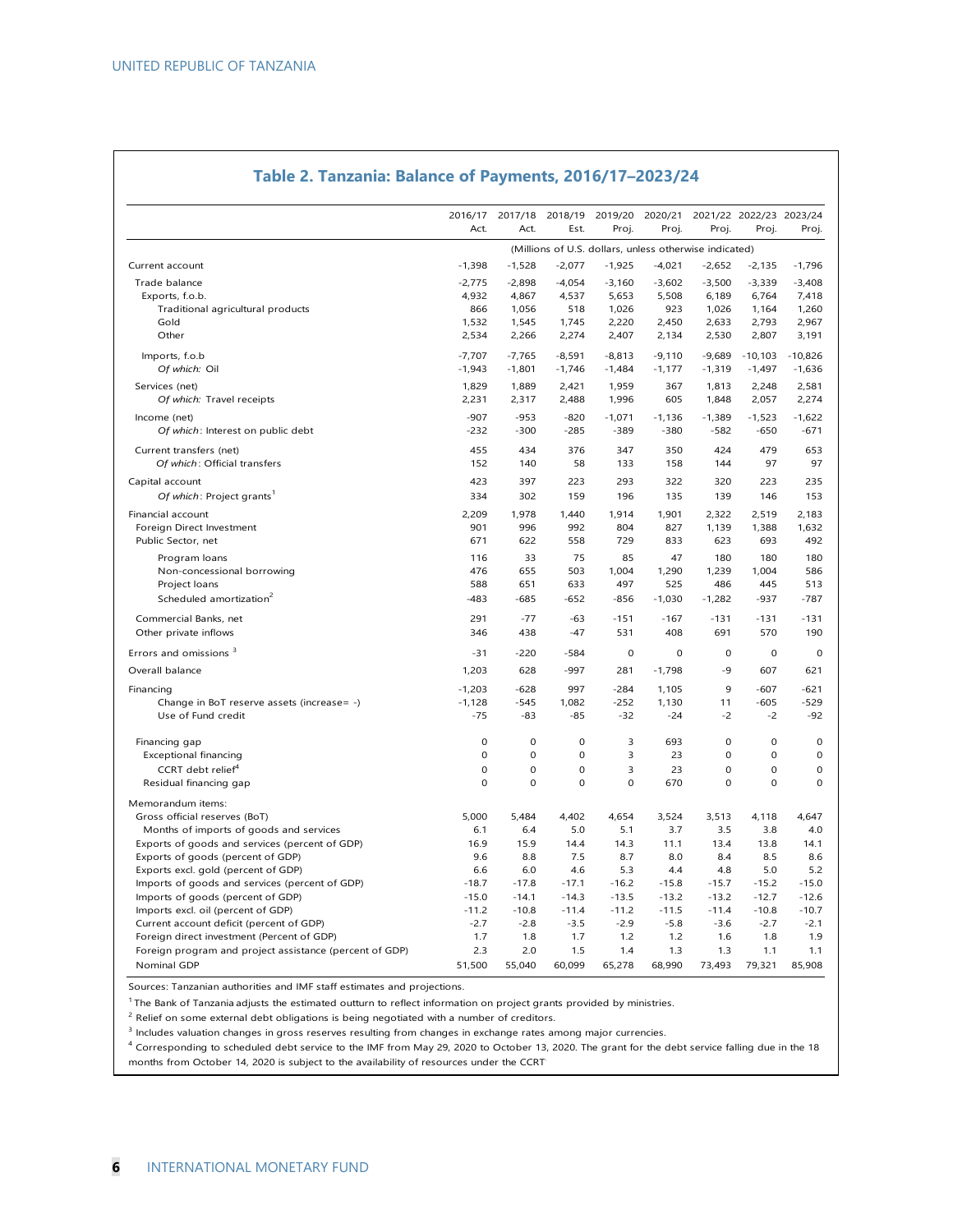| Table 3. Tanzania: Debt Service to the IMF, 2020-22 |                                         |           |                        |                                               |                              |                                          |  |  |  |  |
|-----------------------------------------------------|-----------------------------------------|-----------|------------------------|-----------------------------------------------|------------------------------|------------------------------------------|--|--|--|--|
| As of May 15, 2020 (In SDR)                         |                                         |           |                        |                                               |                              |                                          |  |  |  |  |
| Concept                                             | Original<br><b>Disbursement</b><br>Date | Due Date  | <b>Total</b><br>Amount | <b>Eligible for CCR</b><br><b>Debt Relief</b> | Debt Relief as<br>% of Quota | <b>Debt Relief as</b><br>Cum. % of Quota |  |  |  |  |
| PRGT Repayment (ESF-HAC)                            | 14-Jun-10                               | 12-Jun-20 | 1,989,000              | 1,989,000                                     | 0.500                        | 0.500                                    |  |  |  |  |
| PRGT Repayment (SCF)                                | 19-Feb-13                               | 19-Aug-20 | 8.288.889              | 8.288.889                                     | 2.084                        | 2.584                                    |  |  |  |  |
| PRGT Repayment (SCF)                                | 19-Feb-13                               | 19-Feb-21 | 8.288.888              | 8,288,888                                     | 2.084                        | 4.667                                    |  |  |  |  |
| Total                                               |                                         |           | 18,566,777             | 18.566.777                                    | 4.667                        | 4.667                                    |  |  |  |  |

<u> 1989 - Johann Stoff, deutscher Stoffen und der Stoffen und der Stoffen und der Stoffen und der Stoffen und der</u>

## INTERNATIONAL MONETARY FUND **7**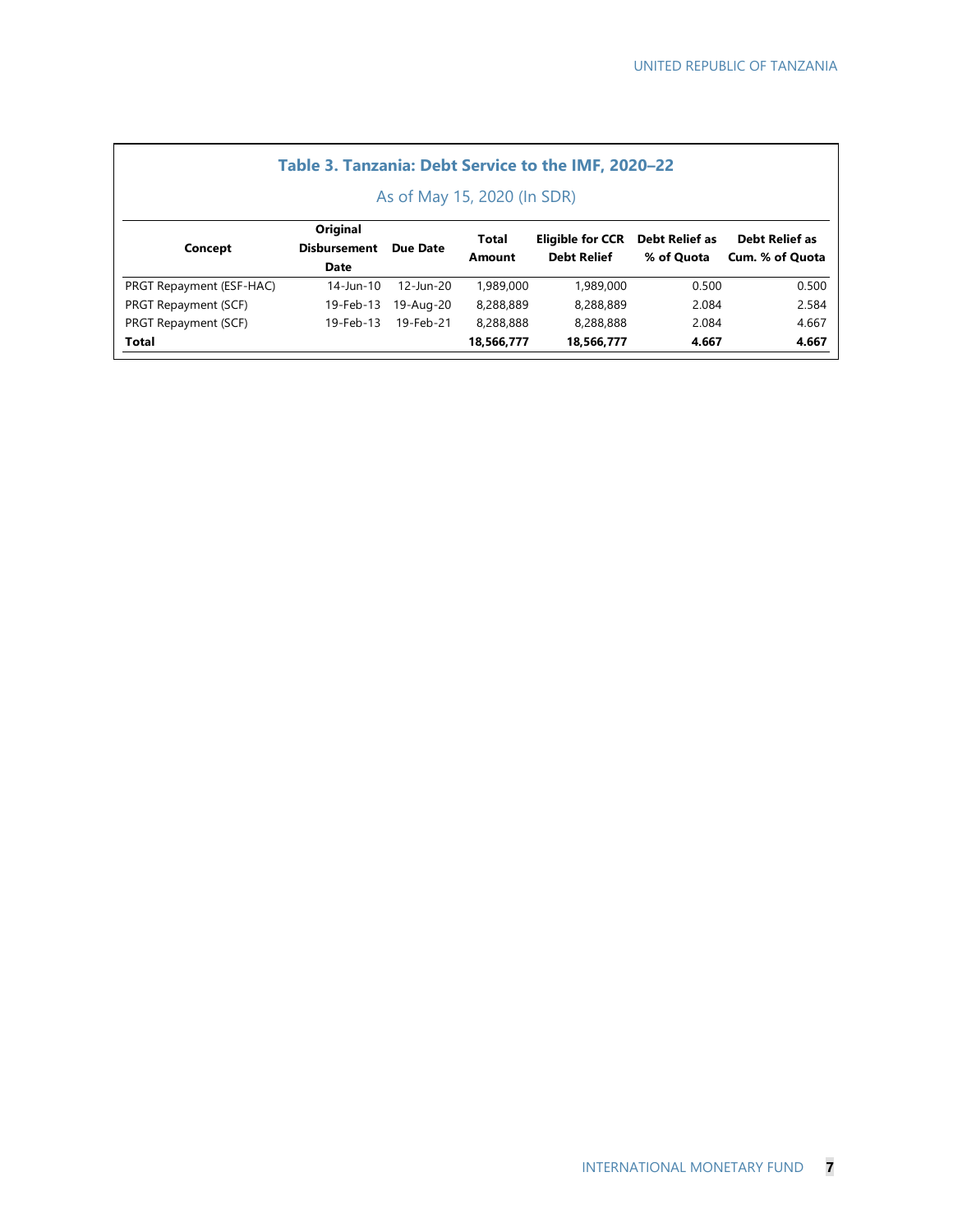# **Appendix I. Letter of Intent**

THE UNITED REPUBLIC OF TANZANIA

#### **MINISTRY OF FINANCE AND PLANNING**

Telephone: 0262963110 Fax: 0262963109 Email Address:mi nister@hazina.qo.tz Web site: www.mof.go.tz In reply please quote: **Ref. No: CMB.445/624/01**



Treasury Square Bid. 18 Jakaya Kikwete Road

> P.O. Box 2802 **40468 DODOMA**

> > TANZANIA.

**27th May, 2020**

Ms. Kristalina Georgieva,

Managing Director, International Monetary Fund

700 19th St.

NW, Washington DC 20431, USA

Dear Ms. Georgieva,

#### **RE: LETTER OF INTENT- CCRT REQUEST**

The Covid-19 pandemic is having a negative impact on our economy. We are experiencing a deceleration in economic activity and exceptional balance of payments needs arising from the pandemic. The emerging balance of payments needs, that will be mostly felt in the fiscal year starting in July, is projected to be on the order of US\$696 Million (1 percent of GDP and 12.6 percent of our end-March official external reserves).

To date we have (509) confirmed cases and (21) deaths and as in other countries, our ability to track the outbreak has been affected by insufficient capacity to test and deaths at homes, sometimes away from medical facilities. Our response to the crisis is as follows:

- (i) Constrained fiscal revenues and higher spending needs have led to significant budget pressures. On health spending, we already spent an additional shilling 19.5 billion in FY 2019 / 20 to mitigate the impact of COVID-19;
- (ii) In the FY20/ 21 budget, we are seeking to create budgetary space for these and other outlays to support economic activity and protect the poor by suspending our curtailing non-essential outlays. To that extent we have increased budgetary allocation for priority social sectors by 8.8 percent from the likely outturn of shillings 5,534.1 billion in 2019/2020 to shillings 6,022.1 billion 2020/ 21.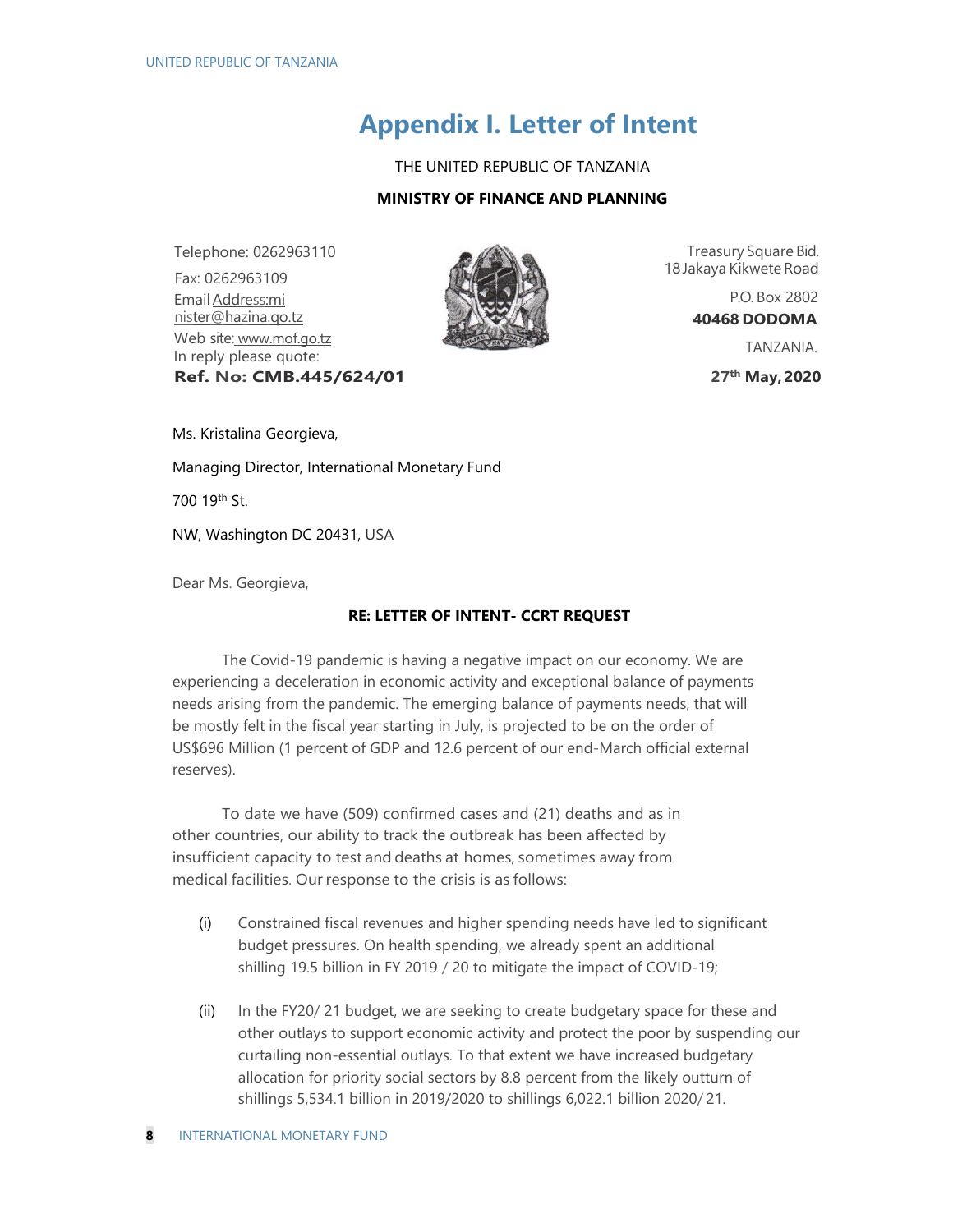The increase will serve to purchase medical equipment and supplies, improve medical facilities, and hire additional medical personnel;

- (iii) The Government will ensure that COVID-19 intervention are fully financed. And we are requesting financial support from the IMF and donors to meet the emerging financing gap and remain committed to ensure fiscal and debt sustainability;
- (iv) To ensure the appropriate use of funds spent on fighting COVID-19, the office of the Auditor General in consultation with the relevant partners providing funding will undertake and publish an ex-post audit of COVID-19 related spending; and
- (v) Lastly, in order to provide liquidity and support economic activity we reduced the discount rate and reserve requirements and will support banks' loan restructuring operations if justified on a case-by case basis. We are monitoring closely our balance of payments position and will ensure enough flexibility in the exchange rate to help absorb the shock and contain the financing gap.

Against this backdrop we hereby request grant assistance under the Catastrophe Containment window of the Catastrophe Containment and Relief Trust (CCRT) to cover our debt service to the IMF falling due in the 24-month period from April 14, 2020 to April 13, 2022 or as much as available from resources. This debt relief will free up some budgetary resources to address public health needs and help contain the balance of payments needs resulting from the pandemic.

We are working closely with IMF staff to maintain macroeconomic stability and we are in discussions to obtain additional financial support by accessing emergency financing facilities. We are confident that strong IMF support to our country will help catalyze wider support from other development partners. Lastly, we authorize the IMF to publish this letter and Board documents related to this request for debt relief from the CCRT.

As we thank you for your continued support and cooperation, please accept the assurances of our highest consideration.

/s/ /s/

Dr. Philip I. Mpango (MP) Prof. Florens Luoga **MINISTER OF FINANCE AND PLANNING GOVERNOR, BANK OF TANZANIA**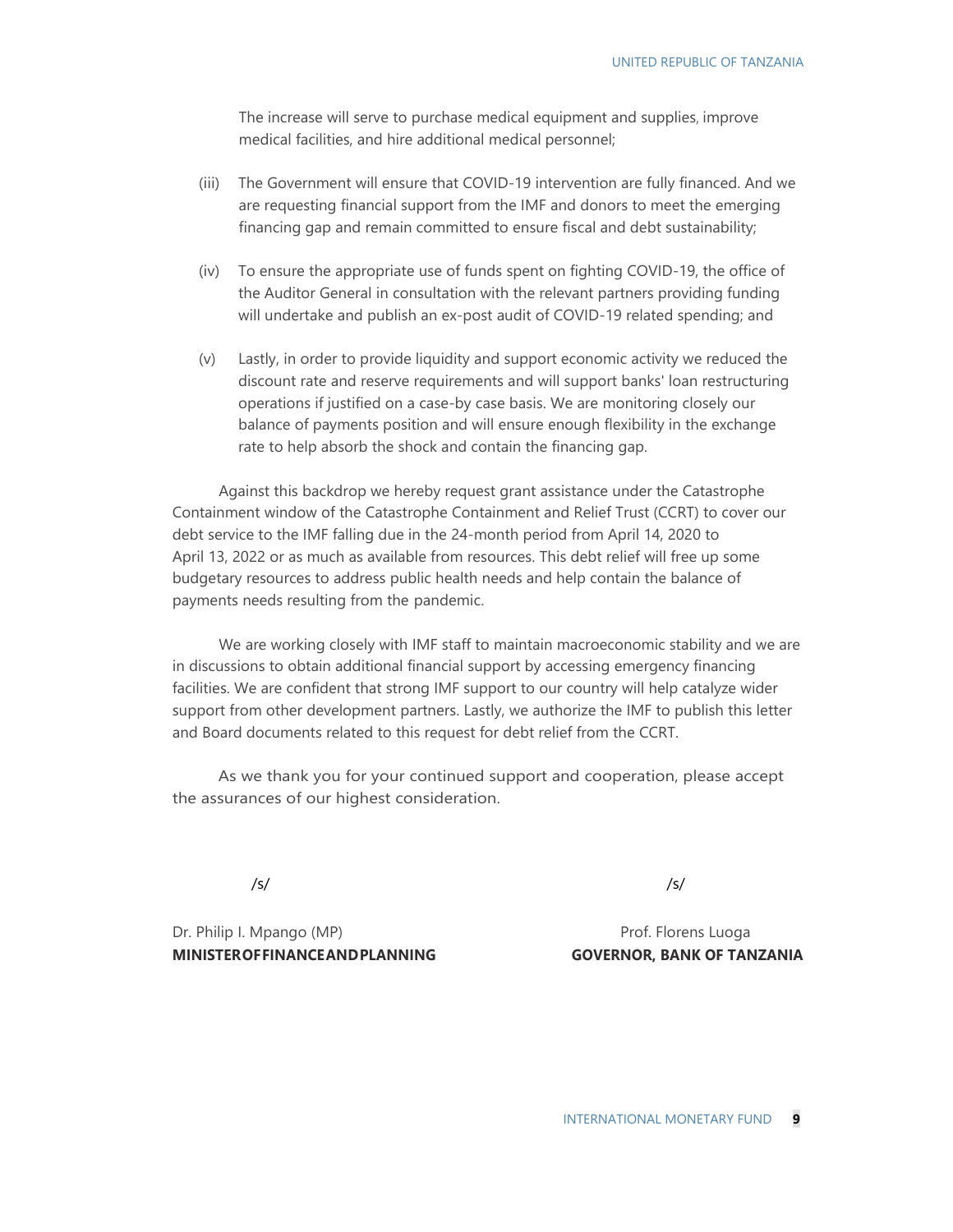## **Statement by Mr. Mahlinza, Executive Director for the United Republic of Tanzania, Mr. Odonye, Alternate Executive Director, and Mr. Jappah, Senior Advisor to June 10, 2020**

## **I. Introduction**

- 1. Our Tanzanian authorities appreciate the Fund's support for their request for debt relief under the Catastrophic Containment Relief Trust (CCRT). They consider the relief as critical to freeing up public resources to address public health needs and help contain the balance of payments needs resulting from the COVID-19 pandemic.
- 2. Tanzania has had relatively high economic growth over the last decade, averaging 6-7 percent a year. However, the outbreak of the COVID-19 pandemic threatens to reverse the performance, with a significant growth impact in FY20/21. The contraction in tourism and exports occasioned by the suspension of international travel, lower activity in hospitality services, and economic slowdown in major trading partners, have created exceptional fiscal and balance of payments needs. Against this background, the authorities request debt service relief under the CCRT in the amount of SDR 18.6 million to cover repayments to the Fund, falling due in 24 months from April 14, 2020. In parallel, the authorities are engaging the Fund to secure additional support by accessing emergency financing facilities. To ensure transparency and accountability in the use of COVID-related expenditure, the authorities have committed to undertake a post-audit of COVID-19 spending and to publish the letter of request for debt-relief under the CCRT.

## **II. Impact of the Pandemic**

3. While the health system continues to cope with a relatively mild human impact of COVID-19, a prolonged crisis may place a strain on capacity. Nonetheless, budgetary pressures from constrained fiscal revenues and increased spending to mitigate the impact of COVID-19 have increased. Tourism, which constitutes 35 percent of export receipts, has been severely hit by the temporary containment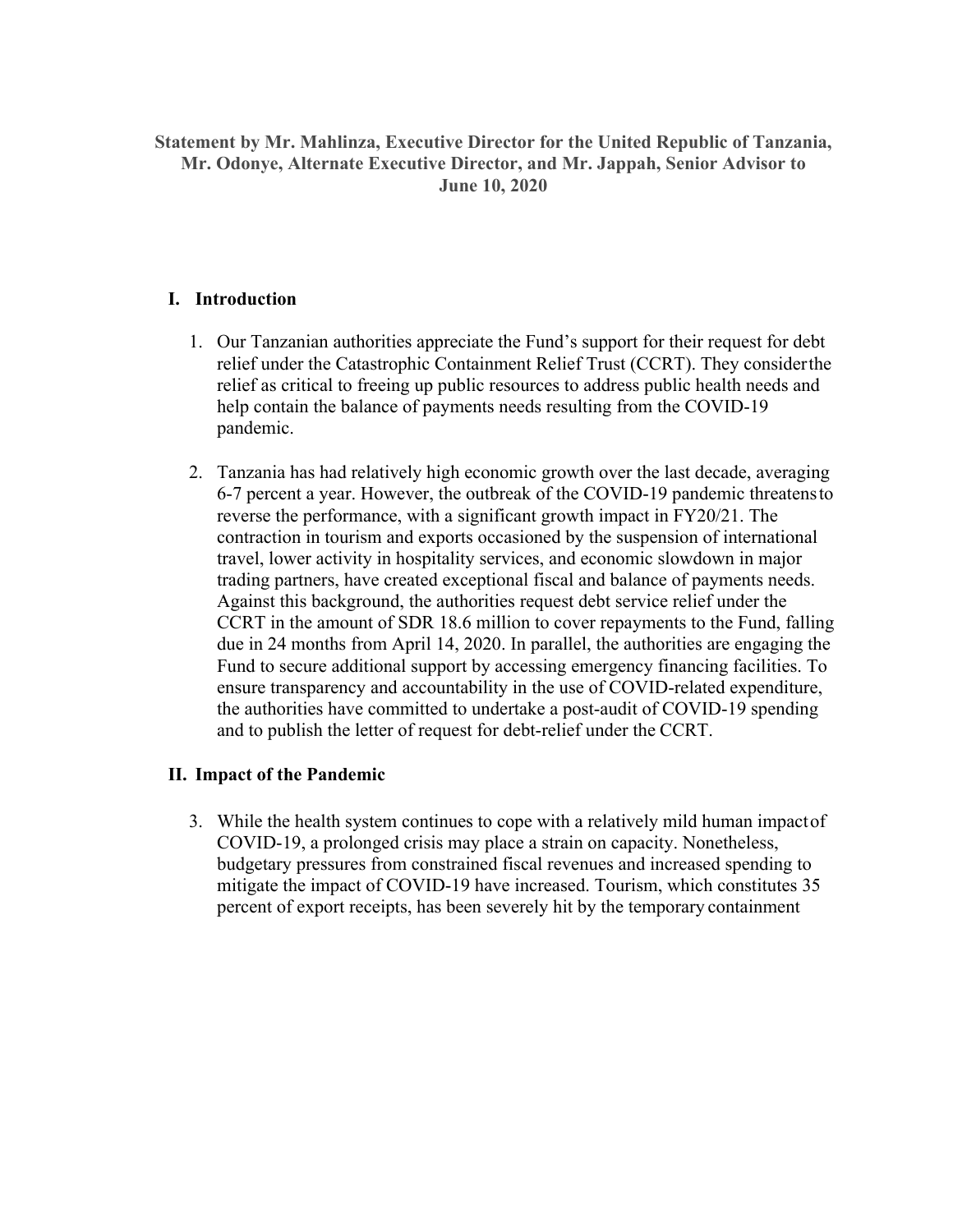measures. Consequently, GDP growth is expected to register significant deceleration in FY19/20 and thereafter. Looking ahead, the growth effects of the pandemic are expected to be more pronounced during the peak of the tourism season starting in June. Fiscal revenues are also expected to decline by 0.6 percent of GDP in FY20/21, while spending is expected to increase owing to additional health needs and support to vulnerable households and firms.

4. On the external sector front, the decline in international commodity prices, coupled with the collapse in tourism and export receipts is expected to create balance of payments needs for FY 20/21. The deterioration in external sector performance will result in a fall in foreign exchange reserves from 5.2 months of import cover in FY19/20 to 3.7 months in FY20/21. The combined balance of payments and fiscal financing needs are projected to be US\$693 million (1 percent of GDP) for FY20/21.

#### **III.Policy Response**

- 5. Following the first confirmed case in March 2020, the authorities took immediate steps to contain the pandemic and mitigate its impact on the economy and the vulnerable population. Key measures include restriction on large gathering, temporary closure of academic institutions and non-essential businesses, and the suspension of international air travel.
- 6. Our authorities attach importance to reducing the effects of the COVID-19 disease on public health. In this regard, they have reallocated funds under the FY19/20 budget to increase spending on health and social protection needs, equivalent to \$8.4 million. They have waived VAT and customs duties on medical equipment supplies; and prioritized the settlement of arrears to the business sector. They have earmarked a higher budgetary allocation (approximately 8.8 percent) for priority social spending, including on health and social protection in FY20/21. The government remains committed to undertake additional measures, should the pandemic continue for an extended period.
- 7. The Bank of Tanzania (BoT) has implemented several measures to ease liquidity conditions in the monetary sector, including a reduction in the discount rate. They have also reduced reserve requirements to enhance credit to the private sector. The BoT stands ready to help banks deploy regulatory flexibility for loan restructuring, where it is warranted. At the same time, they will continue to pursue strong oversight of these measures to ensure financial sector stability.
- 8. In addition to the immediate measures aimed at mitigating the impact of COVID-19, the authorities intend to strengthen budget planning and expenditure control as well as tax administration, while improving public investment management. Plans are also advancing to address arrears as well as the delays in VAT refunds, alongside improvements in the business environment. The authorities are also